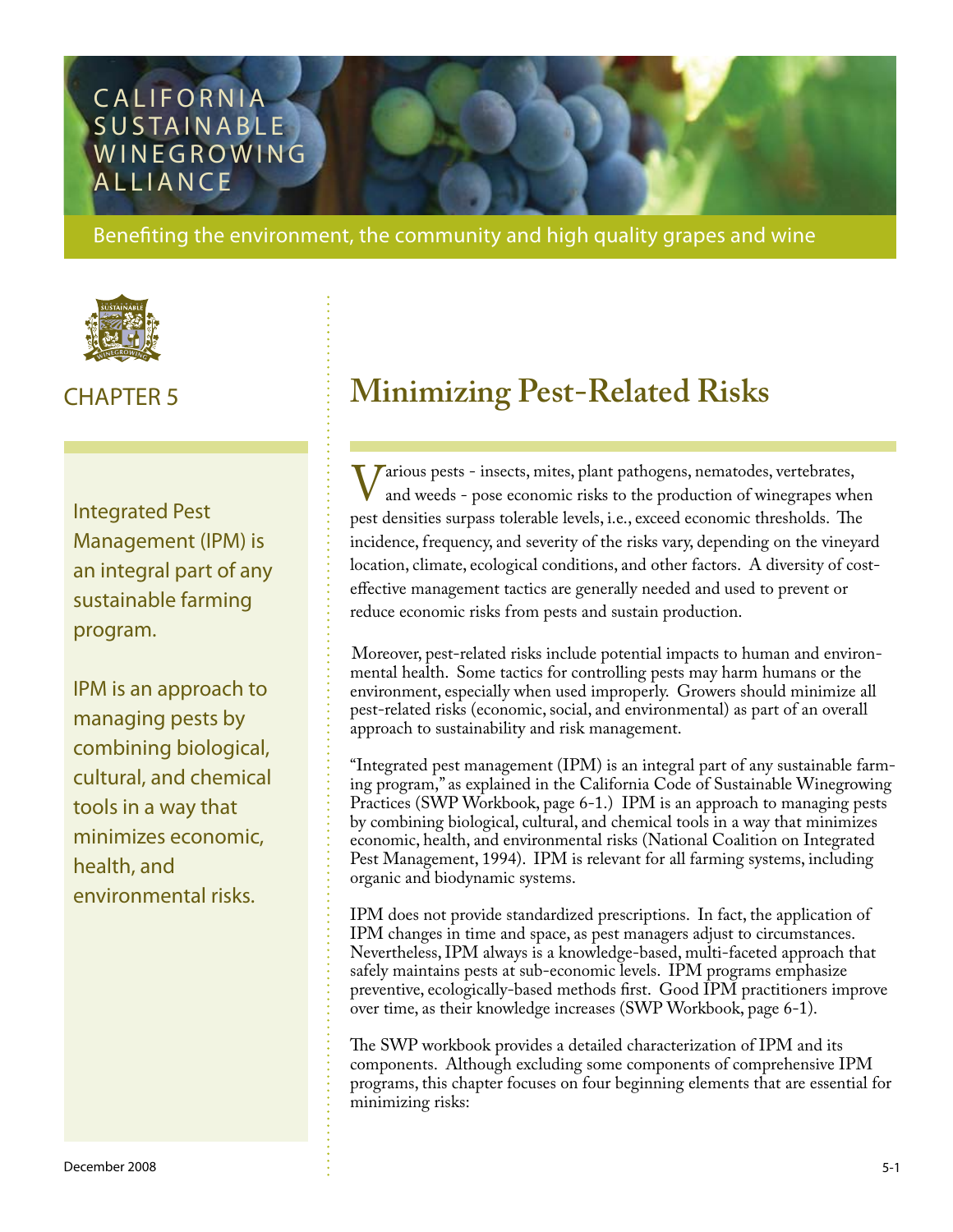#### Box 5.1

## What is a Reduced-Risk Pesticide?

Reduced risk is a term used by the US Environmental Protection Agency to refer to pesticides that pose less risk to the environmental or human health for one or more of the following reasons:

- The product is effective at a very low rate •
- The pesticide affects only the target pest and does not kill natural enemies •
- The mammalian toxicity of the pesticide is lower than that for older products
- The environmental toxicity of the pesticide is lower than that for older products

*Source: SWP Workbook, page 6-23, originally from Kathleen Knox, U.S. EPA, Washington,* 

- Knowledge of Pests and Their Natural Enemies •
- Monitoring Pests and Natural Enemies •
- Preventing Environmental and Human Health Risks from Pesticides •
- Training for Safe and Sustainable Pest Management •

#### **A. Knowledge of Pests and Their Natural Enemies**

The proper identification of pests and natural enemies is an essential starting point for reduced-risk pest management. For effective monitoring and decision making, pest managers must be able to identify the important species in their vineyard and region including:

- Main insect and mite pests associated with the vineyard and region (e.g., leafhoppers, Pacific mites, thrips, leafrollers, mealybugs) •
- Naturally occurring beneficial species that predate or parasitize pests (e.g., Anagrus wasp, predatory mites, spiders) •
- Main diseases associated with the vineyard and region (e.g., powdery mildew, botrytis, eutypa, phomopsis) •
- Main vertebrate pests associated with the vineyard and region (e.g., go-• phers, ground squirrels, voles, deer, finches, rabbits)
- Naturally occurring predators of vertebrate pests (e.g., owls, hawks, kestrels, bats) •
- Main weeds associated with the vineyard and region •

For optimal management, pest managers also should be aware of pest and natural enemy life cycles and population dynamics in relation to vine growth. For their region, for example, practitioners should know that leafhoppers usually go through 2-3 generations while associated Anagrus wasps have 3-4 times more generations per growing season.

#### **B. Monitoring Pests and Natural Enemies**

The field monitoring of population densities of pests and natural enemies is a fundamental tenet of IPM. Some damage by pests can be tolerable, i.e., when no economic losses in yield and quality occur. If pest densities remain below economic thresholds and crop injury is not excessive, remedial control generally is unnecessary, especially if sufficient natural enemies exist. Effective monitoring enables informed decisions about whether pest control is economically justified and about the design of the safest and most cost-effective management tactic(s). The information from monitoring is



*Using infrared technology, an optical weed control sensor mounted on an ATV emits a pinpoint spray only on weeds, not bare ground, resulting in cost-savings up to 80 percent for weed control.*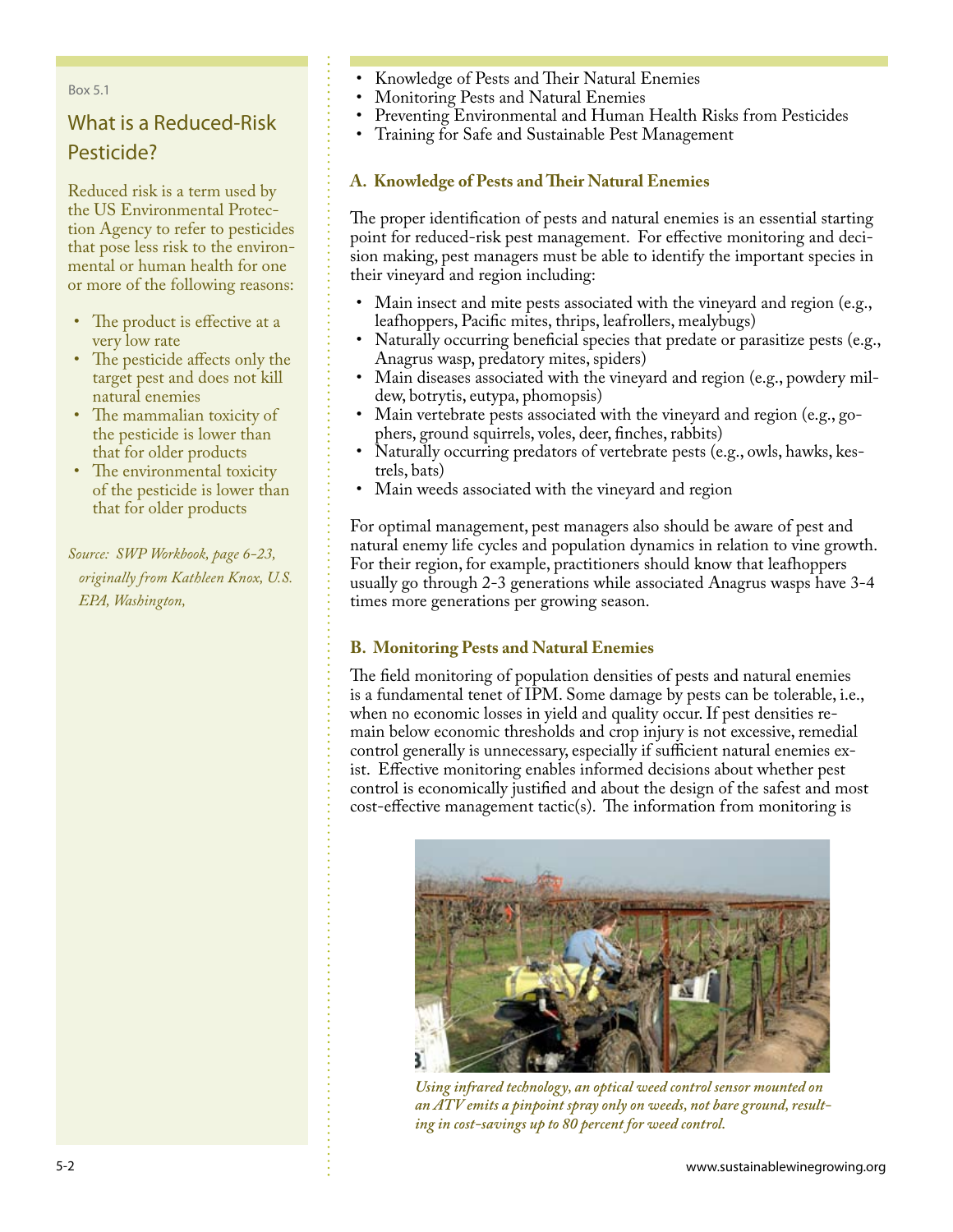therefore crucial to avoid or reduce risks and should include that listed below:

- Monitoring of pests (including major insects, mites, and diseases) at least weekly during the growing season
- Monitoring of beneficial species (including Anagrus wasps, predatory mites, and others) weekly •
- Monitoring of weather conditions in relation to decision support tools to track disease (mildew) susceptibility •
- Monitoring for the glassy-winged sharpshooter (GWSS) using yellow sticky traps •

Monitoring information should be recorded for comparison to economic thresholds and other management decisions. In addition, employees should be trained in pest monitoring.

#### **C. Preventing Environmental and Human Health Risks from Pesticides**

Preventing risks to the environment and human health is also important to minimizing risk and maximizing sustainability in pest management. The practices noted below are recommended for limiting environmental and health risks associated with pesticide use. Many of these measures also improve the efficiency and efficacy of applications when pesticides are necessary, therefore reducing economic risks as well.

- 1. Risk-reduction measures for pesticide applications
- <sup>o</sup> If/when pesticides are required, pertinent regulations are followed and generally, or only, reduced-risk materials are used (see **Box 5.1** and the SWP Workbook for an explanation of reduced risk pesticides)
- Low-volume electrostatic sprayers (e.g., 20 gal/acres or less) or low-º volume conventional sprayers are used
- $\rm ^o$  Sprayers are calibrated regularly, especially when soil, terrain, or tractors change
- $\,^{\rm o}$  Spray nozzle discharge rates are monitored frequently, and changed if needed
- <sup>o</sup> Sprayer components are checked yearly
- <sup>o</sup> For optimal spray coverage, air-blast sprayers are driven 3.5 miles or less and nozzles are positioned according to canopy development
- Applicators are trained to ensure maximum on-target deposition, º minimizing drift and runoff
- Applications are avoided when winds exceed 7 mph º
- Lowest effective rates are used and nozzles are maintained to deliver º recommended droplet sizes
- <sup>o</sup> Low-drift spray technology and products with low volatile organic compounds (VOCs) content are used
- <sup>o</sup> Sprayer and dusters are shutoff at row ends near sensitive areas
- <sup>o</sup> Sign posting and/or other communication are used to ensure that field workers know about relevant environmental and health issues and avoid risks
- 2. Risk-reduction measures for pesticide storage, mixing, and loading
- <sup>o</sup> On-site storage is minimized
- When stored on-site, pesticides are separately housed in a place/ º building designed for maximum safety
- <sup>o</sup> Personal Protective Equipment (PPE) is provided for all workers who handle or apply pesticides

Effective monitoring enables informed decisions about whether pest control is economically justified and about the design of the safest and most cost-effective management tactic(s).